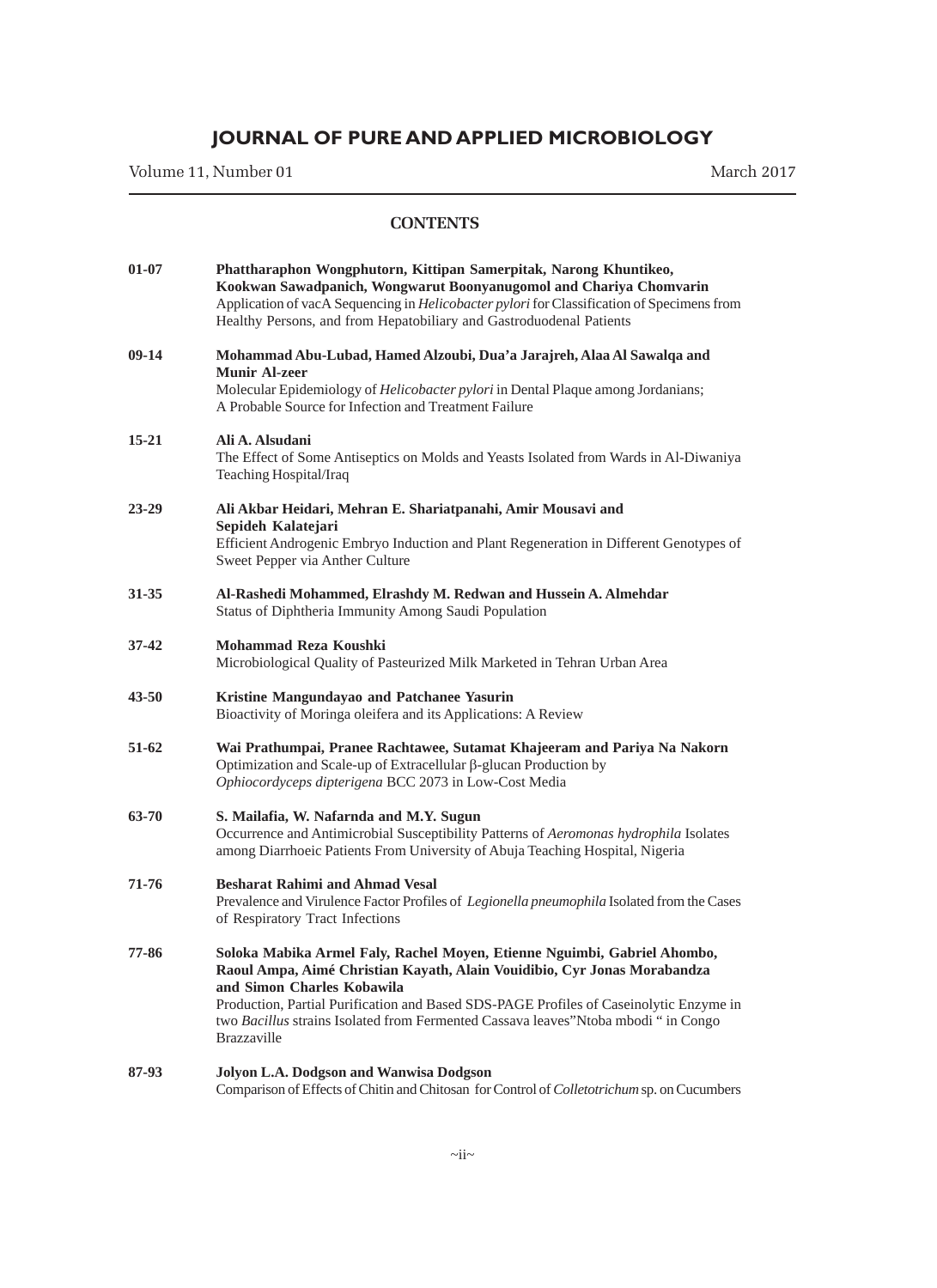Volume 11, Number 01 March 2017

| 95-103  | Lamia Mermouri, Malika A. Dahmani, Aicha Bouhafsoun,<br>Thierry Berges, Mourad Kacem and Meriem Kaid-Harche<br>In vitro Screening for Probiotic Potential of Lactobacillus Strains Isolated from Algerian<br><b>Fermented Products</b>                                              |
|---------|-------------------------------------------------------------------------------------------------------------------------------------------------------------------------------------------------------------------------------------------------------------------------------------|
| 105-109 | Taher Elmi, Shirzad Gholami, Bahman Rahimi-Esboei, Zarah Garaili,<br>Mehdi Najm and Fatemeh Tabatabaie<br>Comparison of Sensitivity of Sucrose Gradient, Wet Mount and Formalin - Ether in Detecting<br>Protozoan Giardia lamblia in Stool Specimens of BALB/c Mice                 |
| 111-117 | Masoumeh Navidinia, Marjan Rashidan, Ali Rahimipour and Mehdi Goudarzi<br>Capsular Genotypes Distribution and Antibiotic Resistance pattern of Group B<br>Streptococcus (GBS) Isolated from Clinical Samples, Tehran, Iran                                                          |
| 119-128 | Abdulrahman S. Assaeedi and Gamal H. Osman<br>Screening and Identification of Bacillus thuringiensis Strains Native to Saudi Arabia<br>that Exhibit Demonstrable Anticancer Activity                                                                                                |
| 129-134 | Eman M. Abdelkareem, Saja M. Al Zahrani and Nora A. Talha<br>The Relation Between Toxigenic Bacteria Contaminate Soft Contact Lenses and its Light<br>Permeability                                                                                                                  |
| 135-139 | Nurhasanah, Santi Nurbaiti, Fida Madayanti and Akhmaloka<br>Heterologous Expression of Gene Encoded Thermostable Lipase and Lipolytic Activity                                                                                                                                      |
| 141-150 | Aqeela Shaheen, Shahbaz Akhtar, Sajjad Ahmad, Aziz-ur-Rehman,<br>Abdul Saeed, Adnan Sharif, Mujahid Mustaqeem, Muhammad Nawaz<br>and Syed Tahir Abbas Shah<br>Antimicrobial activities, Characterization and Synthesis of Organotin(IV)<br>Complexes with Benzohydrazide Derivative |
| 151-161 | Zinigul Sarmurzina, Gulmira Bissenova, Kunsulu Zakarya,<br>Raikhan Dospaeva, Serik Shaikhin and Akhan Abzhalelov<br>Characterization of Probiotic Strains of <i>Lactobacillus</i> Candidates for Development of<br>Synbiotic Product for Kazakh Population                          |
| 163-171 | Samah O. Noor<br>Screening of Some Commonly Used Plant Extracts for their Effects on Some Gut Pathogens<br>and Probiotics                                                                                                                                                           |
| 173-180 | Dwi Suryanto, Hilda Walida, Siti Khadijah Nasution and Erman Munir<br>Partial Characterization of Keratinolytic Activity of Local Novel Bacteria Isolated from<br><b>Feather Waste</b>                                                                                              |
| 181-186 | <b>Besharat Rahimi and Ahmad Vesal</b><br>Prevalence Study of Multi-drug Resistant Klebsiella pneumoniae Strains Isolated from<br><b>Respiratory Tract Infections</b>                                                                                                               |
| 187-196 | Roopa Prasad, Ananthakrishnan Jayakumaran Nair and Theruvath Koshy Abraham<br>Purification and Characterization of Alkaline Metalloprotease from Bacillus sp. MTCC<br>9558 and its Application in Bioactive Peptide Production                                                      |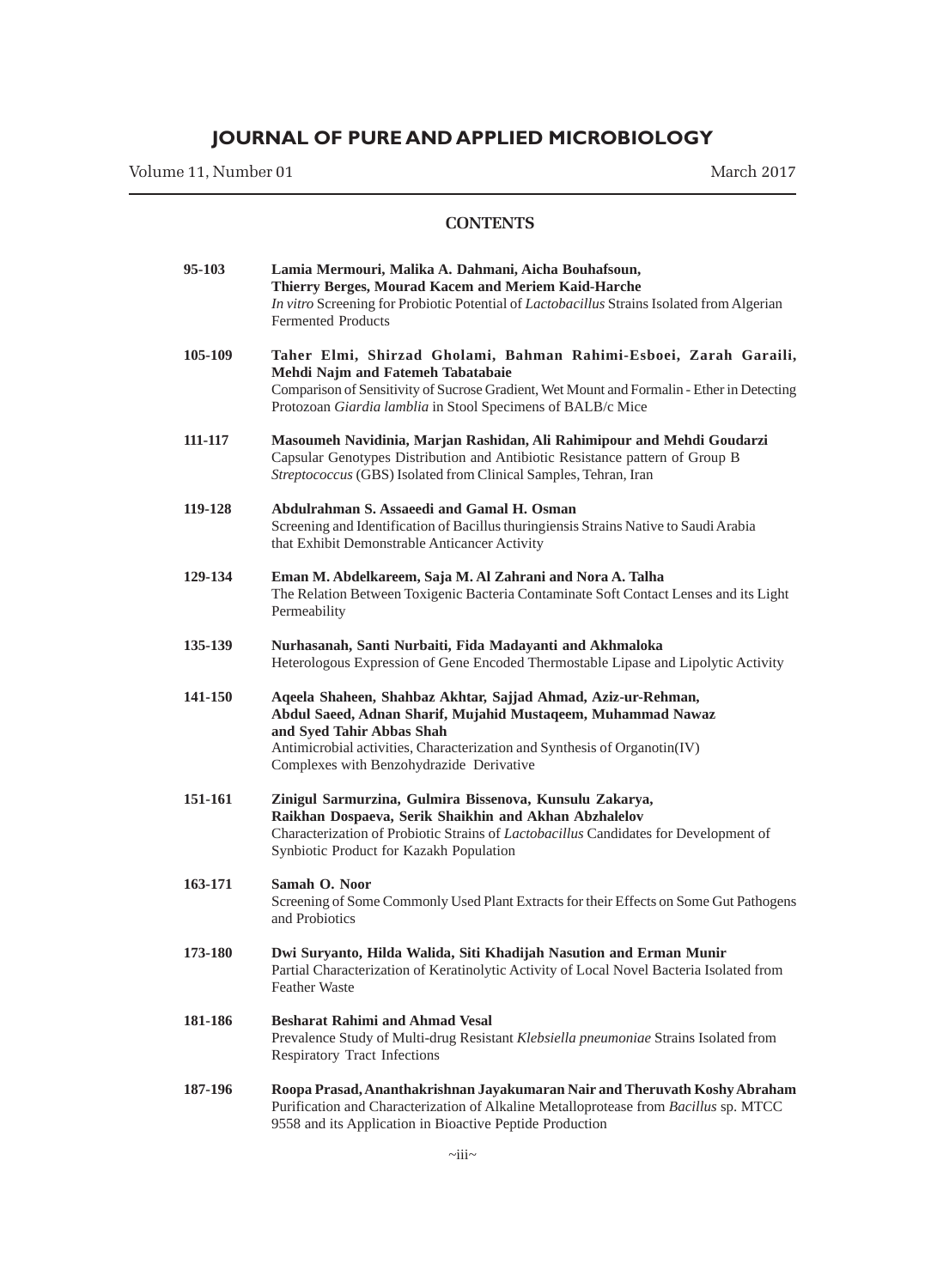Volume 11, Number 01 March 2017

| 197-203 | A. Parimala Gnana Soundari, V. Manon Mani, V. Subhash Chandra Bose,<br>J. Jabastin and V. Brindha Priyadarisini<br>A Preliminary Assessment of Yellow Pigment from Streptomyces parvulus C5-5Y                                                                                                                                                                   |
|---------|------------------------------------------------------------------------------------------------------------------------------------------------------------------------------------------------------------------------------------------------------------------------------------------------------------------------------------------------------------------|
| 205-211 | Ann Maxton, Sam A. Masih, Shashi B. Bailey, G.D. Ram and Satendra Singh<br>Comparative Analysis of mecA and nuc Gene Sequences of Staphylococcus aureus Strains<br>Isolated from Human Urine Samples                                                                                                                                                             |
| 213-219 | Anshuja Nagdive, Mayank Rawat, Bablu Kumar, Ashok Kumar Tiwari<br>and Somanath Chavhan<br>Protective Efficiency of Pasteurella multocida A:1 Bacteriophage lysate Vaccine against<br>Homologous and Heterologous Challenge in Poultry                                                                                                                            |
| 221-227 | Anitha Palanimanickam and Umamaheswari Sepperumal<br>Profenofos Degradation Potential of Bacillus cereus and Aneurinibacillus migulanus Isolated<br>from Paddy Crop Field Soil                                                                                                                                                                                   |
| 229-235 | Sanjeev P. Jakatimath, R.K. Mesta, Sadanand K. Mushrif,<br>I.B.Biradar and P.S. Ajjappalavar<br>In vitro Evaluation of Fungicides, Botanicals and Bio-agents against Phomopsis vexans, the<br>Causal Agent of Fruit Rot of Brinjal                                                                                                                               |
| 237-240 | Mamta Choudhary, R.C. Ghosh, Praveen Malik, B.K. Choudhary<br>and Shraddha Nety<br>Pathological Changes Associated with Natural Outbreak of Swine Pasteurellosis                                                                                                                                                                                                 |
| 241-247 | P. Suneeta, S. Vinod Kumar, K. Eraivan Arutkani Aiyanathan and S. Nakkeeran<br>Promissory Action of Trichoderma spp. and Fungicides in the Management of Fusarium<br>Wilt of Gerbera                                                                                                                                                                             |
| 249-258 | B. Gowtham Prasad, K. Kondal Reddy, V. Kesava Rao, M. Shashi Kumar, N. Krishnaiah,<br>G.V. Bhaskar Reddy, Anitha Nalla, Parthasarathi BC, Vijay Kumar Jawalagatti<br>and Tejaswee Veligatla<br>Influence of Aerobic and Nitrogen Flush Packaging Methods and Frozen Storage on Quality<br>Characteristics of Prune Puree Incorporated Ready-to-Eat Mutton Kheema |
| 259-263 | A.S. Meena, R.S. Meena and M.A. Laichattiwar<br>Varietal Susceptibility and Assessment of Losses Caused by Pulse Beetle<br>Callosobruchus Chinensis (L.) in Green Gram Under Laboratory Conditions                                                                                                                                                               |
| 265-275 | K.P. Patel, J.A. Patel, J.R. Patel and Dixita K. Patel<br>Studies on Combining Ability and Gene Action for Seed Yield and Architectural Traits in<br>Castor (Ricinus communis L.)                                                                                                                                                                                |
| 277-284 | B.P. Chandrappa and M.P. Basavarajappa<br>Enhancement of Antagonism through Protoplast Fusion in Trichoderma spp.                                                                                                                                                                                                                                                |
| 285-289 | S.S. Patel, N.M. Shah, H.C. Chauhan, B.S. Chandel, M.D. Shrimali,<br>A.C. Patel, K.B. Patel, M.A. Patel, B.K Patel, M.G. Patel, J.K. Kala<br>and Manish Rajgor<br>Detection of Bluetongue Virus Antigen from Livestock of Gujarat State                                                                                                                          |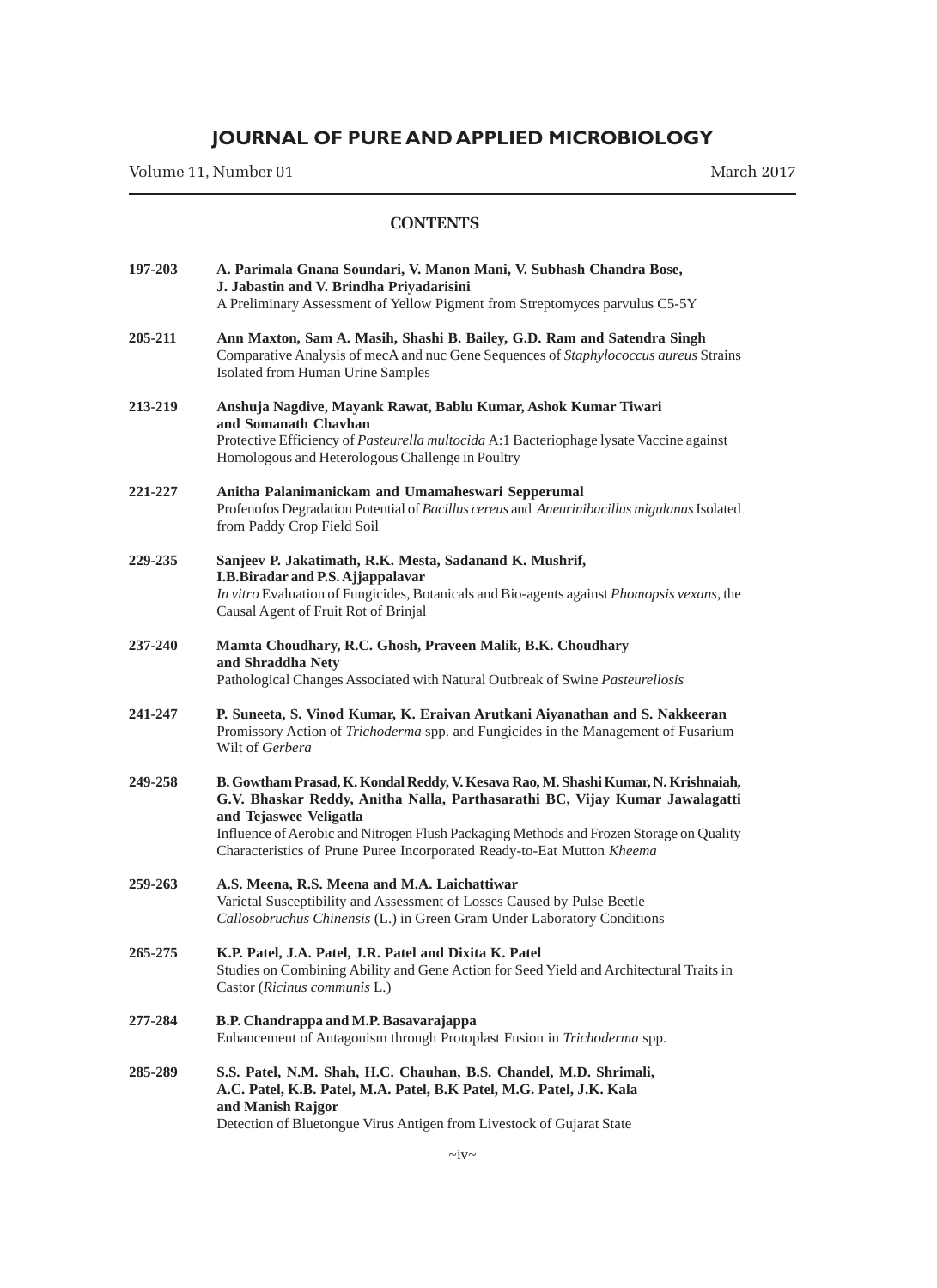Volume 11, Number 01 March 2017

| 291-305 | B.M. Ravikumara, M.K. Naik, Mamta Sharma, Gururaj Sunkad,<br>Ayyan Gouda Patil, S. Muniswamy and K.P. Viswanath<br>Induced Systemic Resistance and Evaluation of Bio-control Agents for Management of<br>Pigeonpea Wilt Caused by Fusarium udum                                     |
|---------|-------------------------------------------------------------------------------------------------------------------------------------------------------------------------------------------------------------------------------------------------------------------------------------|
| 307-314 | Vinod Upadhyay, K.P.S. Kushwaha and Puja Pandey<br>Evaluation of Pea Germplasms for Rust Disease Resistance                                                                                                                                                                         |
| 315-322 | Ravindra Babu Potti and Mohammed Owaisuddin Fahad<br>Extraction and Characterization of Collagen from Broiler Chicken Feet<br>(Gallus gallus domesticus) - Biomolecules from Poultry Waste                                                                                          |
| 323-327 | Levin Anbu Gomez, Vinodkumar Totapalli, Thirumalai Diraviyam,<br>Antonysamy Michael and Chandrapragasam Vani<br>Isolation, Characterization, Comparative Analysis of Anti-Rabies Antibodies<br>Raised in Chicken and Rabbit                                                         |
| 329-333 | Anjali Gangwal, S.K. Kashyap, Sushil Katiyar, Dheerendra Meena,<br><b>Pramod Boyal and Kapil Gupta</b><br>Isolation and Identification of Common Mastitis Causing Pathogens from Clinical Bovine<br>Mastitic Milk                                                                   |
| 335-342 | N. Bhakta, Rahul Kumar, J.S. Mishra, Ved Prakash, K.K. Rao, Shikha Yadav,<br>Kundan Kumar Jaiswal, Shiv Shankar Kumar, Basant Kumar Sharma, Kamal Sarma,<br><b>Bikash Sarkar and B.P. Bhatt</b><br>Evaluation of Rice Varieties against Multiple Diseases Under Middle IGP of Bihar |
| 343-348 | Vinod Upadhyay, K.P.S. Kushwaha and Puja Pandey<br>Molecular Screening of Pea Germplasm for Rust Disease Resistance using SSR Marker                                                                                                                                                |
| 349-353 | R. Janarthanan and A. Murugan<br>Effect of Applied Pesticide on the Microbial System of Agriculture Soil                                                                                                                                                                            |
| 355-357 | Rafia Maqbool, Shakil A. Wani, Asifa Wali, Zahid A. Kashoo, Parvaiz S. Dar,<br>M. Younis Ganaie, Sabia Qureshi, Ishfaq Hussain, Salik Nazki, Aazima Shah<br>and Najimaana Wani<br>Avian Paramyxovirus Serotype-1 Detection from Chicken Reared in Kashmir Valley                    |
| 359-365 | U.R. Sangle, Shivakumar S. Chinchure, D.T. Meshram and K. Dhinesh Babu<br>Effect of Nutrient Combinations of Cheaper Organic Substrates on the Mass Multiplication<br>of Virulent Isolates of Trichoderma spp                                                                       |
| 367-370 | Shweta Kademani, U.V.Mummigatti and Renuka Herakal<br>Genotypic and Phenotypic Path Analysis for Yield and Yield Components in Groundnut<br>(Arachis hypogea)                                                                                                                       |
| 371-378 | K.P. Suthar, R.M. Patel, D. Singh, V.B. Parekh, M.D. Khunt and T. Ahmad<br>Isolation and Characterization of Antagonist Bacteria from Chickpea Rhizosphere against<br><i>Fusarium oxysporum f. sp. ciceris</i>                                                                      |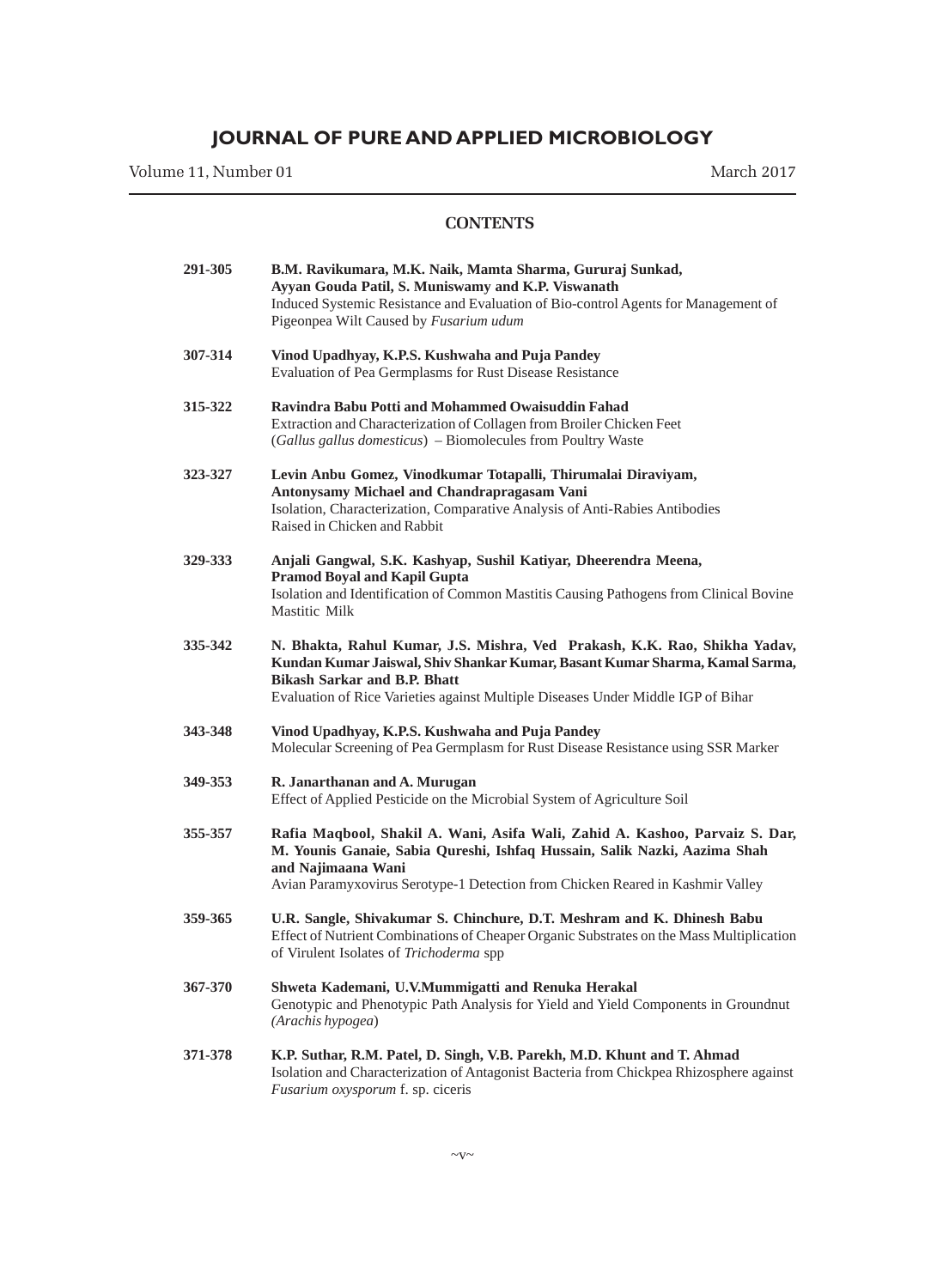Volume 11, Number 01 March 2017

| 379-385 | F.A. Mohiddin, Imran Bashir, Shahid A. Padder and Mushtaq A. Bhat<br>Characterization of Biocontrol Agents Isolated From Temperate Region of India                                                                                  |
|---------|-------------------------------------------------------------------------------------------------------------------------------------------------------------------------------------------------------------------------------------|
| 387-392 | Shilpa, Shobha D. Nadagir, Jnaneshwara K.B., Asha B. Patil, Aaftab G. Pendari<br>and Uma Chikkaraddi<br>Detection of Rifampicin Resistance in HIV Seropositive Individuals with<br>Suspected Pulmonary Tuberculosis by Using CBNAAT |
| 393-400 | Dinesh Rajaram Hegde, T. Manoharan and R. Sridar<br>Identification and Characterization of Bacterial Isolates and their Role in the Degradation of<br>Neonicotinoid Insecticide Thiamethoxam                                        |
| 401-405 | K.S. Sayyed, K.T. Apet, K.B. Rudrappa and V.B. Bhujabal<br>Bioefficacy of Native Trichoderma spp against Pathogenic Fuusrium sp.<br><b>Causing Wilt Diseases</b>                                                                    |
| 407-416 | Shalini, Jaivir Singh, Ravi Kumar, Zarka Danish, Tarun Kumar, Ankit Sharma<br>and Ankit Singh<br>Study the Mass Transfer Kinetics of Aloe vera Gel Cubes                                                                            |
| 417-422 | Rakesh Kumar, Venketaramireddy Balena and Shailesh Kumar Patel<br>Vesicular Diseases in Livestock with Special Reference to Foot and Mouth Disease                                                                                  |
| 423-426 | Kumar Lamban Shamarao Jahagirdar and P. Jones Nirmalnath<br>In vitro Evaluation of Antibiotics, Chemicals and Bioagents against<br>Xanthomons axonopodis. pv. glycines.                                                             |
| 427-432 | Ravi Kumar, Vivak Kumar, Shalini, Ankit Singh, Yogendra Singh and Ankit Sharma<br>Development and Quality Evaluation of Multigrain Based Biscuit and their Sensory<br><b>Characteristics During Storage</b>                         |
| 433-439 | A.V. Dahipahle, Sandeep Kumar, Neha Sharma, Hari Singh, Sanjeev Kashyap<br>and Hemraj Meena<br>Rice Bean - A Multipurpose, Underutilized, Potential Nutritive Fodder Legume - A Review                                              |
| 441-448 | Ajayta Rialch, Mary Nisha Tigga, Arun A, S Samanta and O.K. Raina<br>Evaluation of Diagnostic Potential of Echinococcus granulosus Recombinant<br>EgAgB8/1, EgAgB8/2 and EPC1 Antigens for Cystic Echinococcosis in Goats           |
| 449-453 | Sumiyah Rasool, Deepti Narang, Mudit Chandra and N. S Sharma<br>Faecal Culture and IS900 PCR Assay for the Detection of Mycobacterium<br>avium subsp. paratuberculosis in Bovine Faecal Samples                                     |
| 455-464 | Abhijit Manna and Chinnaiah Amutha<br>Comparative Bioremediation of BPA, Industrial Dyes and Cadmium using<br>Trametes versicolor and <i>Bacillus subtilis</i> 1133                                                                 |
| 465-473 | Olivia Khunjan, Piyush Pandey and G.D Sharma<br>Microbial Fermentation by Traditional Process using Intrinsic Microflora<br>Reduces the Cyanide Content of Bamboo Shoots                                                            |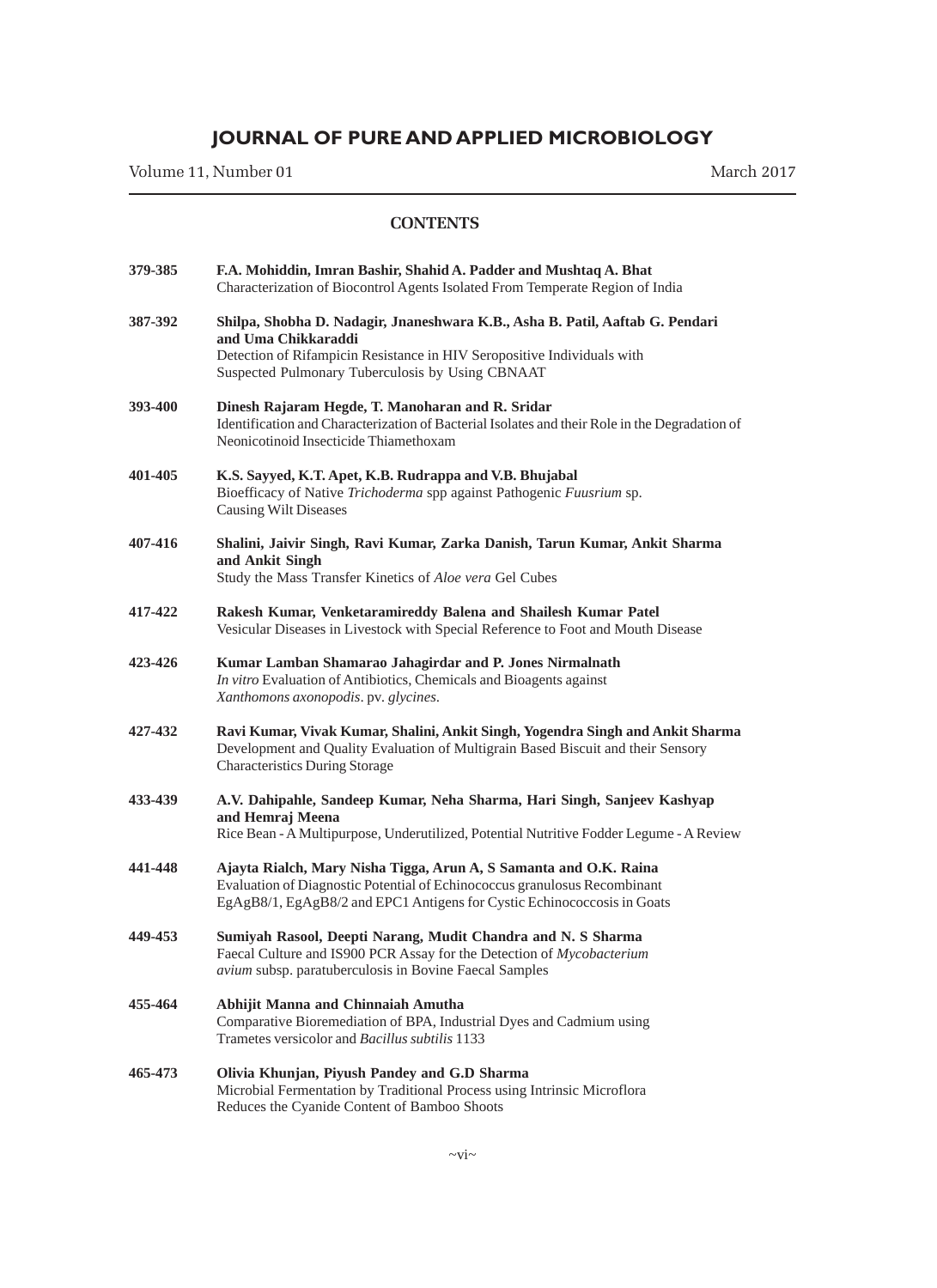Volume 11, Number 01 March 2017

| 475-478 | Sachin Tyagi, Sanjay Sahay, Anuj Kumar, Deen Dayal Singh,<br>RajKumar, Mohd.Imran and Kumari Rashmi<br>Correlation Analysis for Seed Yield and Its Contributing Traits in Isabgol Genotypes                                                              |
|---------|----------------------------------------------------------------------------------------------------------------------------------------------------------------------------------------------------------------------------------------------------------|
| 479-486 | Shrvan Kumar, Asha Sinha and Shakshi Singh<br>Ecological Biodiversity Measurement of Seed Mycoflora Contamination of<br>Freshly Harvested in Maize Growing Zone-II                                                                                       |
| 487-497 | S. Vasumathi, K. Eraivan Arutkani Aiyanathan and S. Nakkeeran<br>Biodiversity and Molecular Characterization of Trichoderma spp. and Exploring its<br>Synergistic Action for the Management of Cucumber Damping Off Incited by<br>Pythium aphanidermatum |
| 499-504 | Yashab Kumar, Lata Kunj and Pramod W. Ramteke<br>Comparative Study Between Different Types of Media used for the Isolation of Uropathogens<br>with Special Reference to E.coli                                                                           |
| 505-512 | Dan Singh Jakhar, Rajesh Singh and Brijesh Singh<br>Genetic Analysis of Grain Yield and its Components in Pearl Millet                                                                                                                                   |
| 513-519 | Ajay Kumar, Hariom Verma, Akhilesh Yadav, Waquar Akhtar Ansari,<br>Prem Pratap Singh, Sandeep Kumar Singh, P.K.Singh and K. D. Pandey<br>Plant Growth Promoting Rhizobacteria of Curcuma amada (Mango ginger)                                            |
| 521-527 | Imtiyaz Ahmad Reshi, Tarun Kumar Sarkar, Ashiq Hussain Bhat, H.U. Malik,<br><b>Amatul Muhee and Sabia Qureshi</b><br>Antibacterial Activity of Some Medicinal Plants of Kashmir, J&K, India                                                              |
| 529-534 | Abdulaziz Yahya Alghamdi<br>Response of Kluyveromyces lactis to Sodium Chloride Salt Stress and the Possibility of<br><b>Enhanced Lipids Production</b>                                                                                                  |
| 535-538 | Bo Song, Yi-ling Hou and Xiang Ding<br>Electrolytic Stimulating Continuous Culture of Enterobacter dissolvens                                                                                                                                            |
| 539-547 | Rakesh Kumar, Shweta Shambhavi, Kasturikasen Beura, Sanjay Kumar and<br><b>Ravi Gopal Singh</b><br>Soil Microbial Budgeting as Influenced by Contrasting Tillage and Crop Diversification<br>Under Rice based Cropping Systems in Inseptisol of Bihar    |
| 549-558 | A.M. Raut, C.R. Satpathi and K. Krishnaiah<br>Management of Rice Yellow Stem Borer Scirpophaga insertulas (Walker) using<br>Different Formulations of Insect Sex Pheromone in West Bengal                                                                |
| 559-565 | P.U. Megha, S. Murugan and P.S. Harikumar<br>Isolation and Characterization of Lytic Coliphages from Sewage Water                                                                                                                                        |
| 567-575 | Ankitkumar Chaudhari, Hemant Sharma, Mulji Jehani and Jitendar Kumar Sharma<br>Seed Mycoflora Associated with Pigeonpea [Cajanus cajan (L.) Millsp.], their<br>Significance and the Management                                                           |